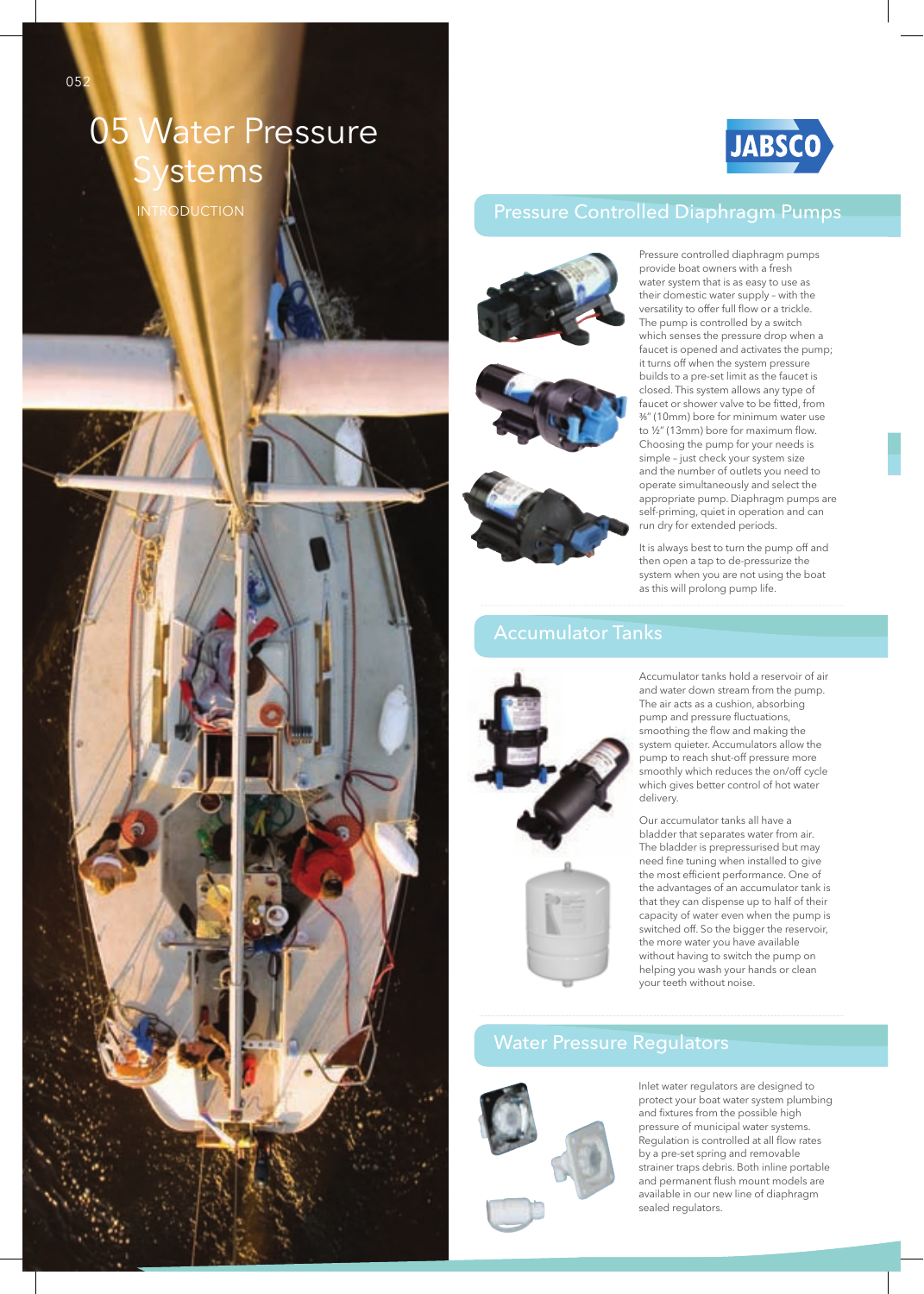It probably goes without saying that many Jabsco pumps have more than one possible application. Sometimes it is a simple matter of installing the standard product in the different application. Sometimes Jabsco needs to develop the standard product to meet the particular needs of the different application.

Washdown pumps are a development of our Water Pressure System pumps. Higher shut-off pressure switches prevent on/off cycling while salt water compatible trigger nozzles let you blast off mud and dirt, and then rinse down.



## Washdown Pumps Pump Pumpgard™ Strainers

Inlet Strainers are an essential part of any fresh water system using a diaphragm pump - protecting the valves from small particles in the water. Our Pumpgards™ have been designed for easy installation and rapid filter screen cleaning having a transparent bowl that screws off to allow simple, regular inspection.



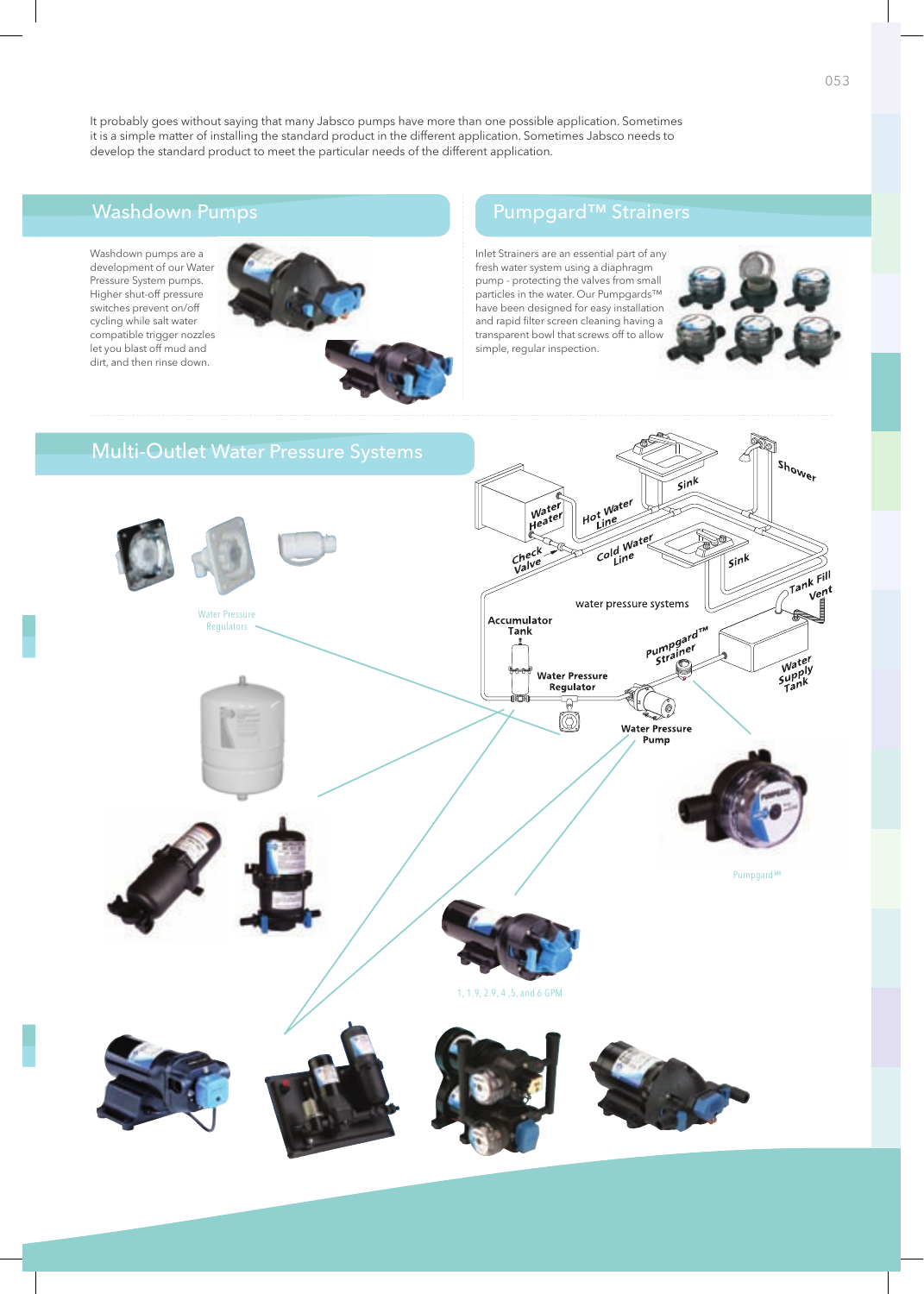# 05 Water Pressure Systems

AuTOMATIC PRESSuRE COnTROLLED PuMPS

### PAR-Max 1

#### **3 YEARS WARRANTY**

Miniature multi outlet water pressure pump serves 1 or 2 %" (10mm) outlets at any one time. Models include both automatic and manual pumps.

- Self-priming up to 4ft (1.2m).
- Dual diaphragm operation.
- Thermal overload protection automatically stops motor should it overheat due to overload, with auto re-start feature.
- Diaphragm design allows dry running.
- Pressure switch cut-in 22 psi (1.5 bar), cut-out 35 psi  $(2.4 \text{ har})$
- Complies with USCG 183.410 and ISO 8846 MARINE (Ignition Protection).

### **FLOW** 1.1 gpm (4.3 lpm) open flow **SHUT-OFF**  22 psi (1.5 bar), cut-out 35 psi (2.4 ba

**FITTING** Connections for <sup>3</sup>/8" (10mm) ID hose<br>and slip-on ½" (13mm) bushings **SIZE**  $6.4'' \text{ long} \times 3.5'' \text{ wide} \times 2.3'' \text{ high}$  (16cm x 9cm x 6cm)

42630-2900 12 volt DC model, fuse 4 amp, automatic. 42631-2900 12 volt DC model, fuse 4 amp, manual.

42632-0000 Pump Head Repair Kit. 42634-0000 Pressure Switch Kit.

## PAR-Max 1.9

#### The PAR-Max 1.9 Water System Pump is designed for vessels requiring a smooth low flow, 12 or 24 volt

DC pump at an attractive low price. This new pump is internally grounded, three chamber diaphragm on-demand pump with the performance characteristics to match the needs of a typical vessel with a shower, water heater and up to three faucets.

Offers a smooth flow of up to 1.9 gpm (7.2 lpm) and is fitted with a built-in pulsation dampening by-pass to control unwanted cycling and noise. We include quick-connect fittings for ease of pump installation.

- Self priming up to 6-10ft (2-3m).
- Dry running.
- Soft rubber mounts.
- Corrosion resistant.
- Complies with ISO 8846 MARInE (Ignition Protection).
- Low noise.
- Less pulsation in the flow.
- Screw-less diaphragm design eliminates possible leak paths.
- Distinctive style.
- Can eliminate the requirement for an accumulator tank.

31295-0092 25 psi (1.7 bar), 12 volt DC model, fuse 10 amp. 31295-0094 25 psi (1.7 bar), 24 volt DC model, fuse 6 amp.

| <b>FLOW</b>                        | $0-1.9$ gpm $(0-7.2$ lpm).                           |
|------------------------------------|------------------------------------------------------|
| <b>SHUT-OFF</b><br><b>PRESSURE</b> | 25 psi (1.7 bar)                                     |
| <b>FITTING</b>                     | 13mm ID hose, 1/2 inch BSP (both supplied)           |
| <b>SIZE</b>                        | 9" long x 4.5" wide x 4.5" high (23cm x 11cm x 11cm) |
| <b>WEIGHT</b>                      | 3lb (1.4kg).                                         |
|                                    |                                                      |

## PAR-Max 2.9

The PAR-Max 2.9 Water System offers a smooth flow of up to 2.9 gpm (10.9 lpm) and is fitted with a built in pulsation dampening by-pass to control unwanted cycling and noise. We include quick-connect fittings for ease of pump installation.

- Self priming up to 6-10ft (2-3m).
- Dry running.
- Soft rubber mounts.
- Corrosion resistant.
- Complies with ISO 8846 MARInE (Ignition Protection).
- Low noise.
- Less pulsation in the flow.
- Screw-less diaphragm design eliminates possible leak paths.
- Distinctive style.
- Can eliminate the requirement for an accumulator tank.



DC model, fuse 10 amp.

31395-0094\* 50 psi (3.5 bar), 24 volt DC model, fuse 6 amp.

31395-0292 25 psi (1.7 bar), 12 volt DC model, fuse 10 amp.

31395--0294 25 psi (1.7 bar), 24 volt DC model, fuse 6 amp.

40 psi (2.8 bar), 12 volt DC model, fuse 10 amp.

31395-0394 40 psi (2.8 bar), 24 volt DC model, fuse 6 amp

| <b>FLOW</b>                        | $0-2.9$ gpm $(0-10.9$ lpm).                          |
|------------------------------------|------------------------------------------------------|
| <b>SHUT-OFF</b><br><b>PRESSURE</b> | 25 psi (1.7bar) - 50 psi (3.5bar)                    |
| <b>FITTING</b>                     | 13mm ID hose, 1/2 inch BSP (both supplied)           |
| <b>SIZE</b>                        | 9" long x 4.5" wide x 4.5" high (23cm x 11cm x 11cm) |
| <b>WEIGHT</b>                      | 4lb (1.8kg).                                         |







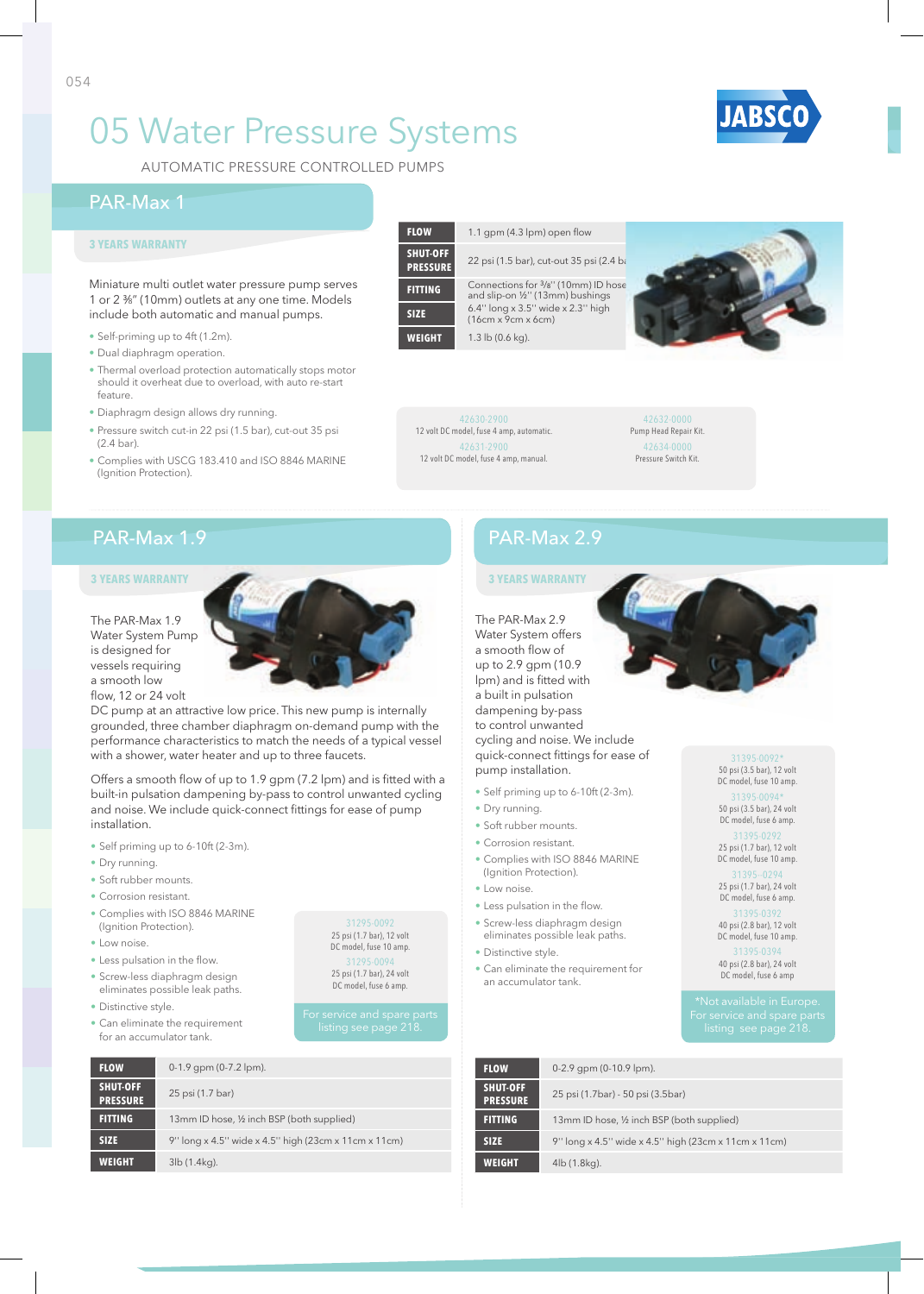### PAR-Max 3.5 Water System Pump

#### **3 YEARS WARRANTY**

• Self priming up to 3m (10ft).

This conventional pressure switch controlled pump enjoys the same pulsation free 3 chamber diaphragm

design as our PAR-Max 2.9 & 1.9 but incorporates a heavy duty motor, giving higher flows and long life for such a small footprint.

Like all Jabsco water pressure system pumps it is inherently quiet, self-priming and can run dry without damage. Quick connect fittings are included.

| <b>FLOW</b>                        | $3.5$ gpm $(13.2$ lpm $)$                                     |
|------------------------------------|---------------------------------------------------------------|
| <b>SHUT-OFF</b><br><b>PRESSURE</b> | 25 psi (1.7 bar) to 40 psi (2.8 bar)                          |
| <b>FITTING</b>                     | $2 \times \frac{1}{2}$ " Male                                 |
| <b>SIZE</b>                        | $4.7'' \times 9'' \times 4.1''$ (12.1 cm x 22.9 cm x 10.5 cm) |
| <b>WEIGHT</b>                      | $5.0$ lb $(2.1$ kg).                                          |

12 volt DC model, fuse 15 amp, pressure switch setting 40 psi (2.8 bar).

32600-0094 24 volt DC model, fuse 10 amp, pressure switch setting 40 psi (2.8 bar).

32600-0294 24 volt DC model, fuse 10 amp, pressure switch setting 25 psi (1.7 bar).

12 volt DC model, fuse 15 amp, pressure switch setting 25 psi (1.7 bar).

### PAR Max Plus series



exceptional flow and consistent water pressure to easily handle the demand of multiple outlets at one time.

All Par-Max Plus models include soft rubber mounts and quick connect fittings for ease of installation.

- Sealed switch and co-moulded diaphragm, eliminates leak paths, extending the life of the pumps by up to 50%.
- Automatic pressure switch, tested over 4 million cycles without failure.
- Quick Disconnect Ports allow for adjustable and ease of installation.
- Improved Noise Dampening Rubber Feet, significantly minimizes vibration when mounted against hard surface.
- Available in 12 or 24 VDC.
- Certified to EN ISO 8846 Marine (Ignition Protection).

| <b>FITTING</b> | $\frac{1}{2}$ " (13mm) Hose Barb on 4 and 5.0 gpm. $\frac{3}{4}$ " (19mm) 6.0 gpm.                                                                      |
|----------------|---------------------------------------------------------------------------------------------------------------------------------------------------------|
| <b>SIZE</b>    | 4.0qpm: 9.91" long x 5.09" wide x 4.72" high<br>(25cm x 13cm x 12cm).<br>5.0 and 6.0qpm: 10.60" long x 5.09" wide x 4.72" high<br>(27cm x 13cm x 12cm). |
| WEIGHT         | 7.6lb (3.5kg) 5.0 and 6.0gpm models.                                                                                                                    |

82400-0092 60 psi (4.1 bar), 4 gpm (15.1 lpm), 12 volt DC model 82400-0094 60 psi (4.1 bar), 4 gpm (15.1 lpm), 24 volt DC model 82500-0092 60 psi (4.1 bar), 5 gpm (18.9 lpm), 12 volt DC model

82500-0094 60 psi (4.1 bar), 5 gpm (18.9 lpm), 24 volt DC model

82600-0092 60 psi (4.1 bar), 6 gpm (22.7 lpm), 12 volt DC model

82600-0094

60 psi (4.1 bar), 6 gpm (22.7 lpm), 24 volt DC model. 82600-0292 40 psi (2.8 bar), 6 gpm (22.7 lpm), 12 volt

DC model.

40 psi (2.8 bar), 6 gpm (22.7 lpm), 24 volt DC model. 82500-0292

40 psi (2.8 bar), 5 gpm (18.9 lpm), 12 volt DC model.

82500-0394 25psi (1.7 bar), 5 gpm (18.9 lpm), 24 volt DC model. 25psi (1.7 bar), 4 gpm (15.1 lpm), 12 volt DC model. 82400-039 25psi (1.7 bar), 4 gpm (15.1 lpm), 24 volt DC model.

82500-0294 40 psi (2.8 bar), 5 gpm (18.9 lpm), 24 volt DC model. 82400-0292 40 psi (2.8 bar), 4 gpm (15.1 lpm), 12 volt DC model. 82400-0294 40 psi (2.8 bar), 4 gpm (15.1 lpm), 24 volt DC model. 82600-039 25psi (1.7 bar), 6 gpm (22.7 lpm), 12 volt DC model. 82600-039 25psi (1.7 bar), 6 gpm (22.7 lpm), 24 volt DC model. 82500-0392 25psi (1.7 bar), 5 gpm (18.9 lpm), 12 volt DC model.

Water Pressure Systems  $05$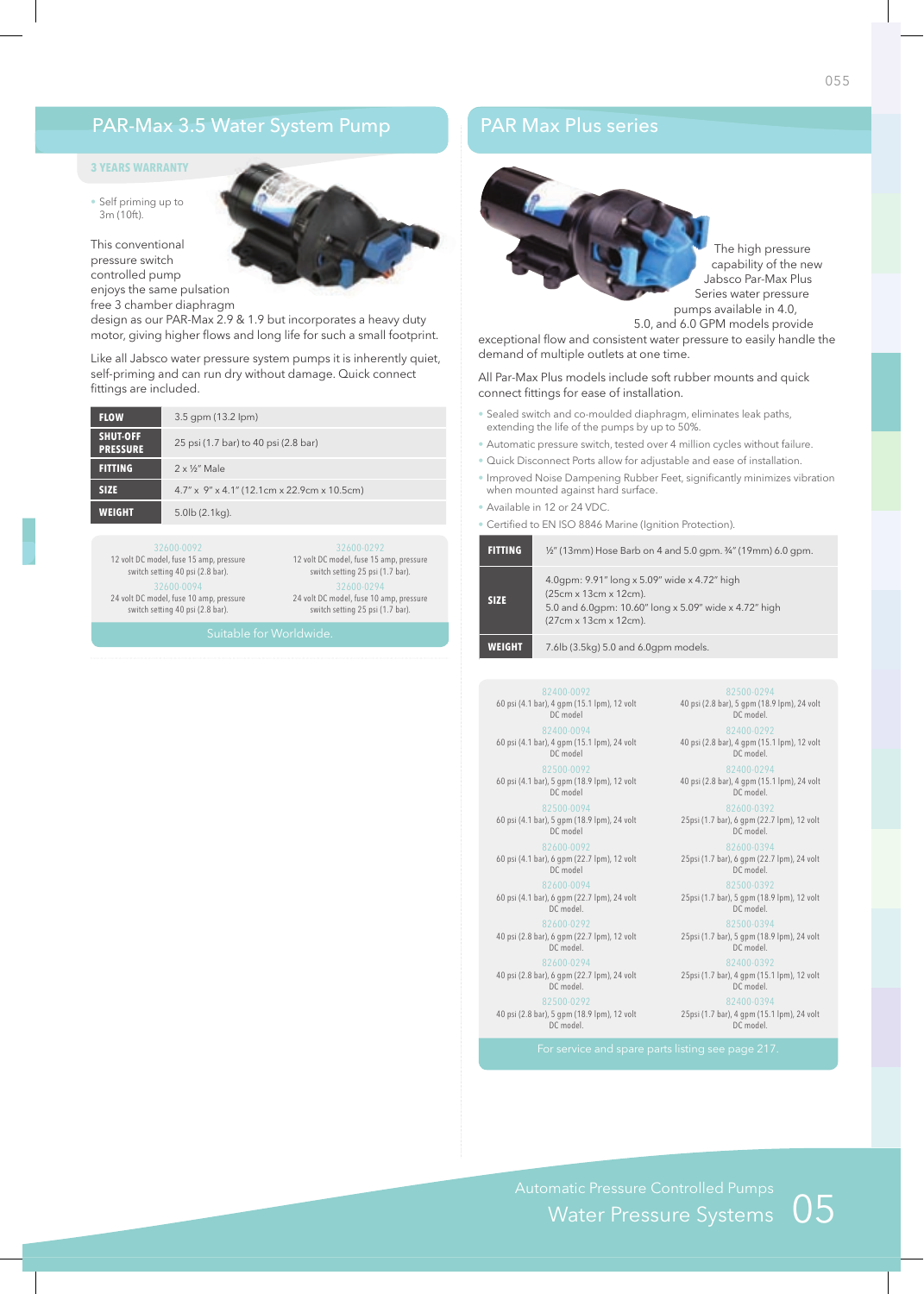# 05 Water Pressure Systems

AuTOMATIC PRESSuRE COnTROLLED PuMPS

### Sensor Max™ VSD Constant Pressure Water System Pumps

Pressure sensor controlled, multi-outlet water pressure pumps, with variable speed drive, serving 1-5 outlets. Motor speed is electronically controlled to maintain steady flow and constant pressure. Sensor Max<sup>™</sup> VSD accepts from 10 to 29 volt DC for use with 12 or 24 volt DC power. Amp draw reduces as flow reduces to conserve energy, ranging from less than 1 amp to a maximum of 15 amps.

- Unique constant water pressure NO pressure switch.
- Electronically controlled variable flow.
- Up to 4.5 gpm (17 lpm) output.
- Self-priming up to 10ft (3m).
- Gives constant flow and hot water mix.
- Eliminates accumulator tank.
- Runs silently under normal use.
- Automatically adjusts to 12 Volt dc or 24 Volt dc power input.

#### • Conserves battery power - uses lower amps at lower flow.

- True sensor regulated water pressure.
- Thermal overload protection automatically stops motor should it overheat due to overload, with auto re-start feature.
- Diaphragm design allows extended dry running.
- Complies with uSCg 183.410 and ISO 8846 MARInE (Ignition Protection).
- Pumpgard™ Strainer included.

### Sensor Max™ 14 VSD Constant Pressure Water System Pump

### **3 YEARS WARRANTY**



| <b>FLOW</b>                 | $0-3.7$ gpm $(0-14$ lpm).                                 | 31750-0000<br>Sensor Max <sup>™</sup> 14, 12-24 volt |
|-----------------------------|-----------------------------------------------------------|------------------------------------------------------|
| SHUT-OFF<br><b>PRESSURE</b> | 35 psi (2.4 bar) - 25 psi (1.7 bar).                      | DC model, fuse 15 amp, high<br>pressure.             |
| <b>FITTING</b>              | Connections for 1/2" (13mm) ID hose or 1/2" Qest threads. | 31750-0200<br>Sensor Max <sup>™</sup> 14, 12-24 volt |
| <b>SIZE</b>                 | 9.0" long x 6.3" wide x 3.75" high (22cm x 16cm x 9.5cm). | DC model, fuse 15 amp, low<br>pressure.              |
| <b>WEIGHT</b>               | $4.3$ lb $(2.0$ kg).                                      | 18920-9043<br>Service Kit all models                 |

Service Kit, all models.

#### Note:

! Use only low shut-off pressure models with all copper water heating tanks. ! Sensor Max™ VSD pumps must have a battery installed.

## Sensor Max™ 17 VSD Constant Pressure Water System Pump

#### **3 YEARS WARRANTY**



| <b>FLOW</b>                        | $0-3.7$ gpm $(0-14$ lpm).                                 |
|------------------------------------|-----------------------------------------------------------|
| <b>SHUT-OFF</b><br><b>PRESSURE</b> | 30 psi (2.1 bar) - 40 psi (2.8 bar)                       |
| <b>FITTING</b>                     | Connections for 1/2" (13mm) ID hose or 1/2" Qest threads. |
| <b>SIZE</b>                        | 9.0" long x 6.3" wide x 3.75" high (22cm x 16cm x 9.5cm)  |
| weldhi                             | $6.3$ lb $(3.0$ kg).                                      |

#### Note

! Use only low shut-off pressure models with all copper water heating tanks. ! Sensor Max™ VSD pumps must have a battery installed.

31755-0000 Sensor Max™ 17, 12-24 volt DC model, fuse 15 amp, high pressure. 31755-0200 Sensor Max™ 17, 12-24 volt DC model, fuse 15 amp, low pressure. 32755-0000 Sensor Max™ 19, 12-24 volt DC model, fuse 15 amp, high pressure.

Sensor Max™ 1700000, 12- 24 volt DC model, fuse 15 amp, low pressure. 18920-9043 Service Kit, all models.

056

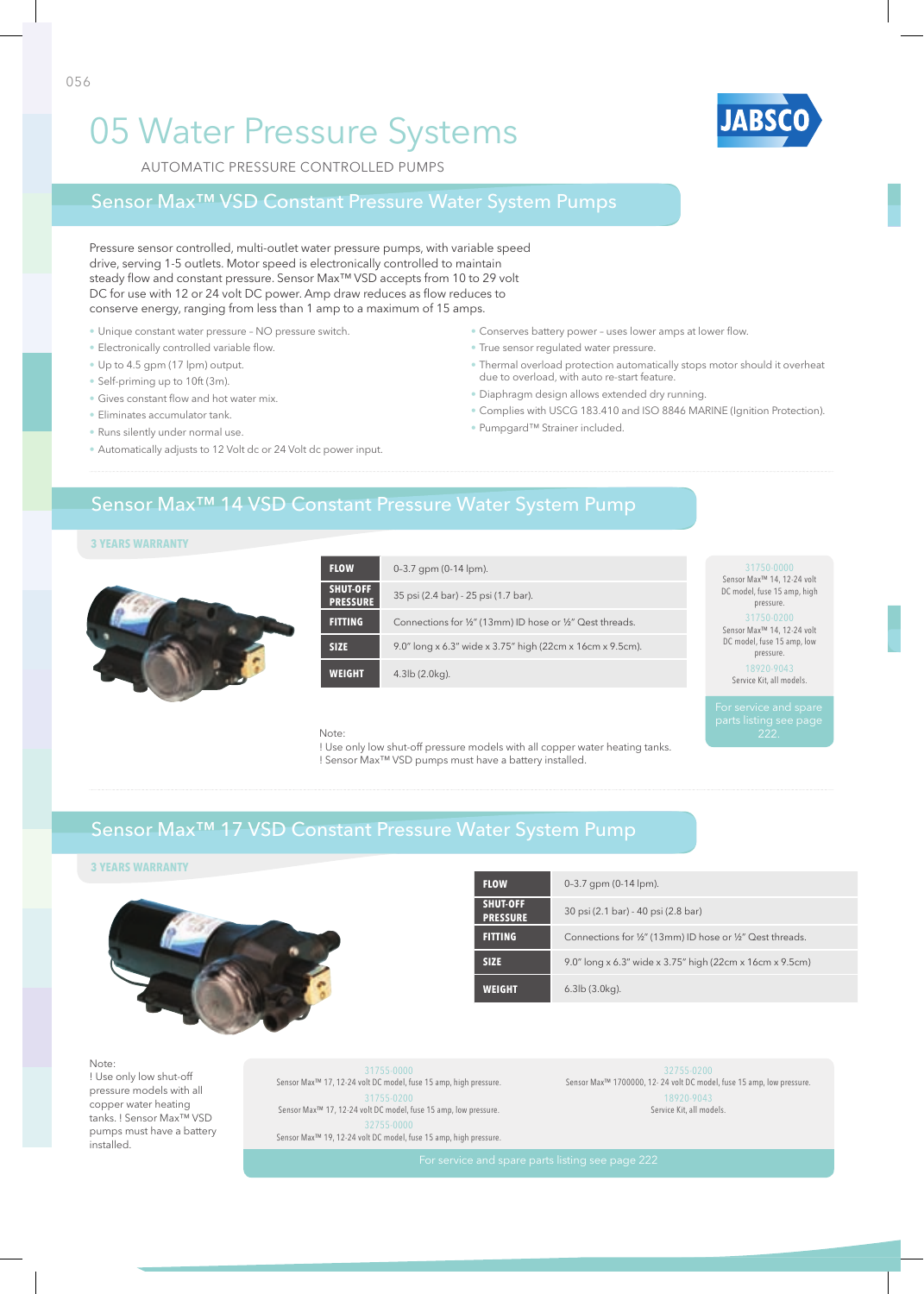## V-FLO 5.0 Water Pressure Pump

The new variable flow, constant water pressure pump now featuring the revolutionary new DiMOnD technology, designed to automatically diagnose and monitor all aspects of your pump's and water pressure system performance to prevent system failure. V-Flo is powered by a new variable speed drive that delivers the exact amount of water flow needed to perform the variety of on-board delivery tasks.



| <b>FLOW</b>                        | 5.0 gpm (19 lpm) flow rate.                                                          |
|------------------------------------|--------------------------------------------------------------------------------------|
| <b>SHUT-OFF</b><br><b>PRESSURE</b> | 25 psi (1.72 bar) - 40 psi (2.75 bar)                                                |
| <b>FITTING</b>                     | 1/ <sub>2</sub> " (13mm) Hose Barb                                                   |
| <b>SIZE</b>                        | 6.12 inches wide x 4.75 inches high x 9.88 inches long. (15.6cm x<br>12cm x 25.1cm). |
| <b>WEIGHT</b>                      | $8.2$ lb $(3.2$ kg).                                                                 |

42755-0092 40 psi (2.75 bar), 12 volt DC, fuse 15 amp. 42755-0094 40 psi (2.75 bar), 24 volt DC, fuse 10 amp.

42755-0392 25 psi (1.72 bar), 12 volt DC, fuse 15 amp. 42755-0394 25 psi (1.72 bar), 24 volt DC, fuse 10 amp.

**New** 

## Single Stack Water System

#### **3 YEARS WARRANTY 3 YEARS WARRANTY**

• Constant water pressure.

improve pump performance.

- Self priming 10ft (3m).
- Run dry ability.
- Smooth even flow.
- Thermal overload protection.
- Complies with ISO 8846 MARInE (Ignition Protection).

#### The Single Stack is a fully assembled water pressure set which makes installation of water pressure systems

simple. The system consists of a Par Max 4 pump, strainer and pre-pressurised accumulator tank. Serves 4 or more outlets.

New

| <b>FLOW</b>                 | $4.8$ gpm (18 lpm).                                      |
|-----------------------------|----------------------------------------------------------|
| SHUT-OFF<br><b>PRESSURE</b> | 40 psi (2.8 bar)                                         |
| <b>FITTING</b>              | Connections for 19mm (3/4") hose tail                    |
| <b>SIZE</b>                 | 12.2" long x 9.4" wide x 9.8" high (24cm x 31cm x 25cm). |
| WEIGHT                      | 12 lb (5.4kg).                                           |
|                             |                                                          |

## Double Stack Water System

### **3 YEARS WARRANTY**

- Self Priming 10ft (3m).
- Run Dry Ability.
- Smooth Even Flow.
- Two stage operation.
- Internal bladder accumulator tank.
- Thermal overload protection
- Complies with ISO 8846 MARInE (Ignition Protection).

#### The double stack water system

combines two Par Max 4 water system pumps that provide over 9 gallons per

minute. The pre-pressurised accumulator tank smoothes the flow and prevents the pumps from cycling. Serves as many as 7 outlets.

| <b>FLOW</b>                        | $9$ qpm (34 lpm).                                           |
|------------------------------------|-------------------------------------------------------------|
| <b>SHUT-OFF</b><br><b>PRESSURE</b> | 40 psi (2.8 bar)                                            |
| <b>FITTING</b>                     | Connections for 19mm (3/4") hose tail                       |
| <b>SIZE</b>                        | 12.2" long x 9.4" wide x 12.2" high (24cm x 31cm x 34.5cm). |
| <b>WEIGHT</b>                      | 21 lb (9.5kg).                                              |
|                                    |                                                             |

12 volt DC Model.

52530-1100 24 volt DC Model.

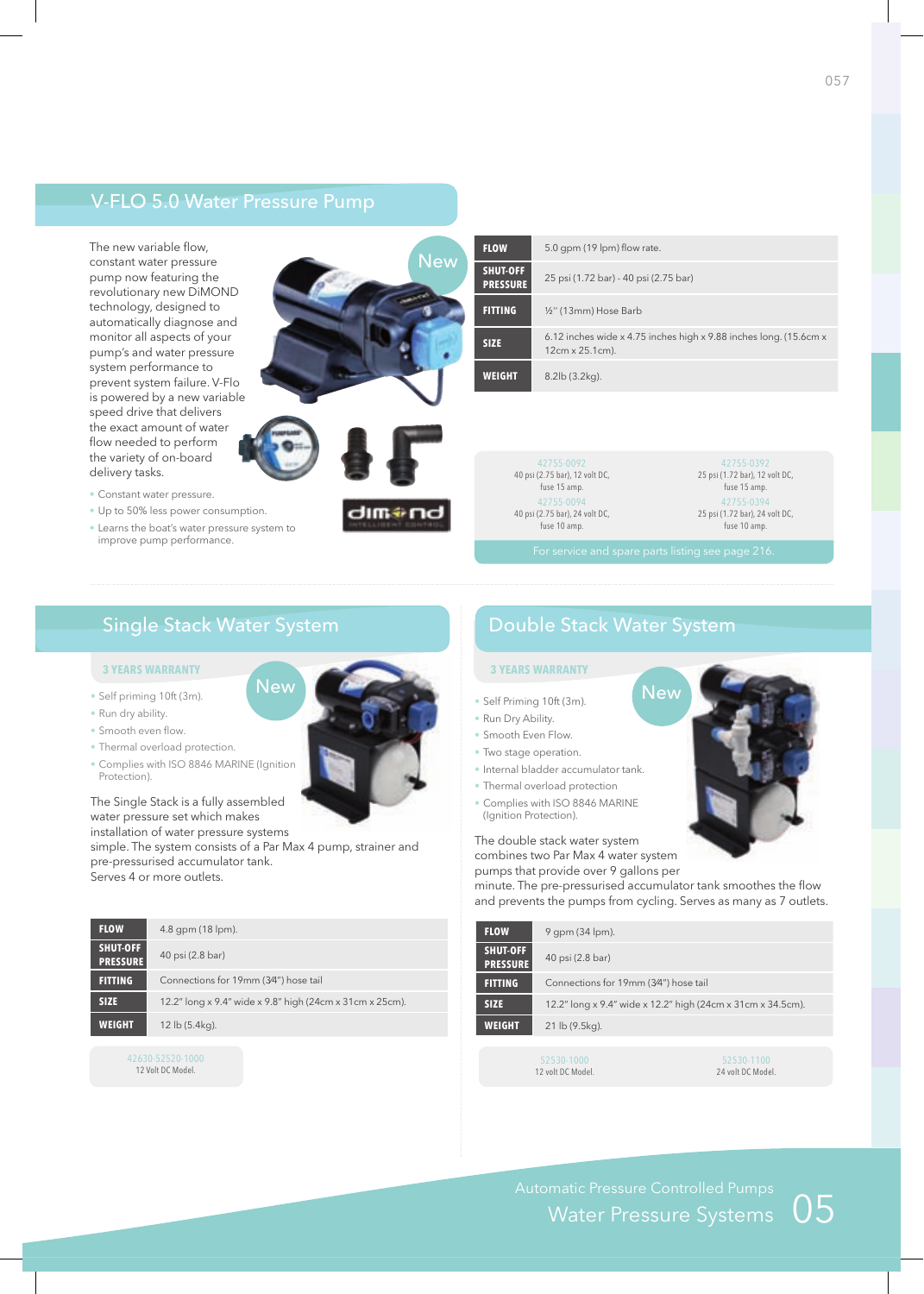



AuTOMATIC PRESSuRE COnTROLLED PuMPS

## Dual Max VSD Water System

#### **3 YEARS WARRANTY**

The Dual Max VSD combines a smooth flowing VSD Water System Pump with a PAR-Max 4 to provide up to 8 gallons per minute when demand increases. The VSD Pump with its variable speed motor provides smooth even flow as needed for several outlets. If demand exceeds the VSD's normal operating range the PAR-Max 4 kicks in to add enough additional flow to accommodate as many as 7 outlets.

- Unique constant water pressure.
- VSD Pump is electronically controlled for variable flow.
- Self-priming up to 10 feet.
- Constant flow for even hot water mix.
- No need for an accumulator tank.
- Thermal overload protection automatically stops motors if they overheat due to overload, with auto re-start feature.
- Diaphragm design allows extended dry running.
- Complies with USCG 183.410 and ISO 8846 for ignition protection.

## Ultra Max Water Pressure Set Aqua Filta™

#### **3 YEARS WARRANTY**

A fully assembled pressure set that simplifies the installation of water pressure systems for both the professional and amateur installer. The set consists of a PAR-Max 3 pump, strainer and pre-pressurized accumulator tank with quick connect electrical connections on a rubber mounted board. Serves 3 or more ½" (13mm) outlets.

• Self-priming up to 10ft (3m).

- Can be installed vertically or horizontally. • Quadruple diaphragms for smooth and quiet
- operation.
- Thermal overload protection automatically stops motor should it overheat due to overload, with auto re-start feature.
- Diaphragm design allows extended dry running.
- Low pressure switch cut-in 10 psi (0.7bar), cut-out 20 psi (1.4 bar).
- High pressure switch cut-in 20 psi (1.4 bar), cutout 40 psi (2.8 bar).
- Maintenance free potable water quality accumulator tank.
- Complies with uSCg 183.410 and ISO 8846 MARInE (Ignition Protection).

| <b>FLOW</b>                 | 3.5qpm (13.2 lpm)                                                 |
|-----------------------------|-------------------------------------------------------------------|
| SHUT-OFF<br><b>PRESSURE</b> | Connections for 1/2" (13mm) ID hose or 1/2" (15mm) Qest fittings. |
| <b>FITTING</b>              | 15½" long x 15¾" wide x 5½" high (39cm x 40cm x 14cm).            |
| <b>SIZE</b>                 | $6.6$ lb $(3$ kg).                                                |
| <b>WEIGHT</b>               | 25psi (1.7 bar) - 40psi (2.8 bar)                                 |

59451-0012 25psi (1.7 bar) , 12 volt DC model, fuse 10 amp, low pressure version. 59451-0024 25psi (1.7 bar) , 24 volt DC model, fuse 6 amp, low pressure version.

59451-1012 40psi (2.8 bar) , 12 volt DC model, fuse 10 amp, high pressure version. 59451-1024 40psi (2.8 bar) , 24 volt DC model, fuse 6 amp, high pressure version.



| <b>FLOW</b>                        | $9$ gpm (34 lpm)                                        |
|------------------------------------|---------------------------------------------------------|
| <b>SHUT-OFF</b><br><b>PRESSURE</b> | 40psi (2.8 bar)                                         |
| <b>FITTING</b>                     | Connections 1/2" NPT                                    |
| <b>SIZE</b>                        | 12½" long x 8½" wide x 87/8" high (32cm x 22cm x 22cm). |
| <b>WEIGHT</b>                      | 13½ lb (6kg).                                           |

Aqua Filta adsorbs dissolved impurities fresh-ening and cleansing water to make it natural tasting, sweet smelling and crystal clear.

- Screw-on cartridge is replaced annually or sooner if necessary, at half the cost of replacement filters
- Over 200g of silver impregnated activated carbon.
- Beneficial mineral salts are retained.
- Ports accept fitment to either 13mm (1/2") ID hose or 1/2" screw-in fittings for polybutylene or copper plumbing.
- Initial flow capacity up to 14 lpm (3.7 gpm).
- Tough moulded components give ample pressure capability, up to 4.2 bar (60 psi).

| <b>FITTING</b> | Connections for 13mm (1/2") ID hose, 15mm Hep20 and Acorn<br>fittings, 15mm John Guest speedfit and Whale system 15 fittings<br>and 1/2" BSP female threaded fittings. |
|----------------|------------------------------------------------------------------------------------------------------------------------------------------------------------------------|
| <b>SIZE</b>    | 23cm high x 14cm deep x 10cm wide $(9'' \times 5\frac{1}{2}'' \times 4'')$ .                                                                                           |
| WEIGHT         | $500q(1.1lb)$ .                                                                                                                                                        |

Aqua Filta.

Replacement Filter Cartridge.

\*not available in uSA.

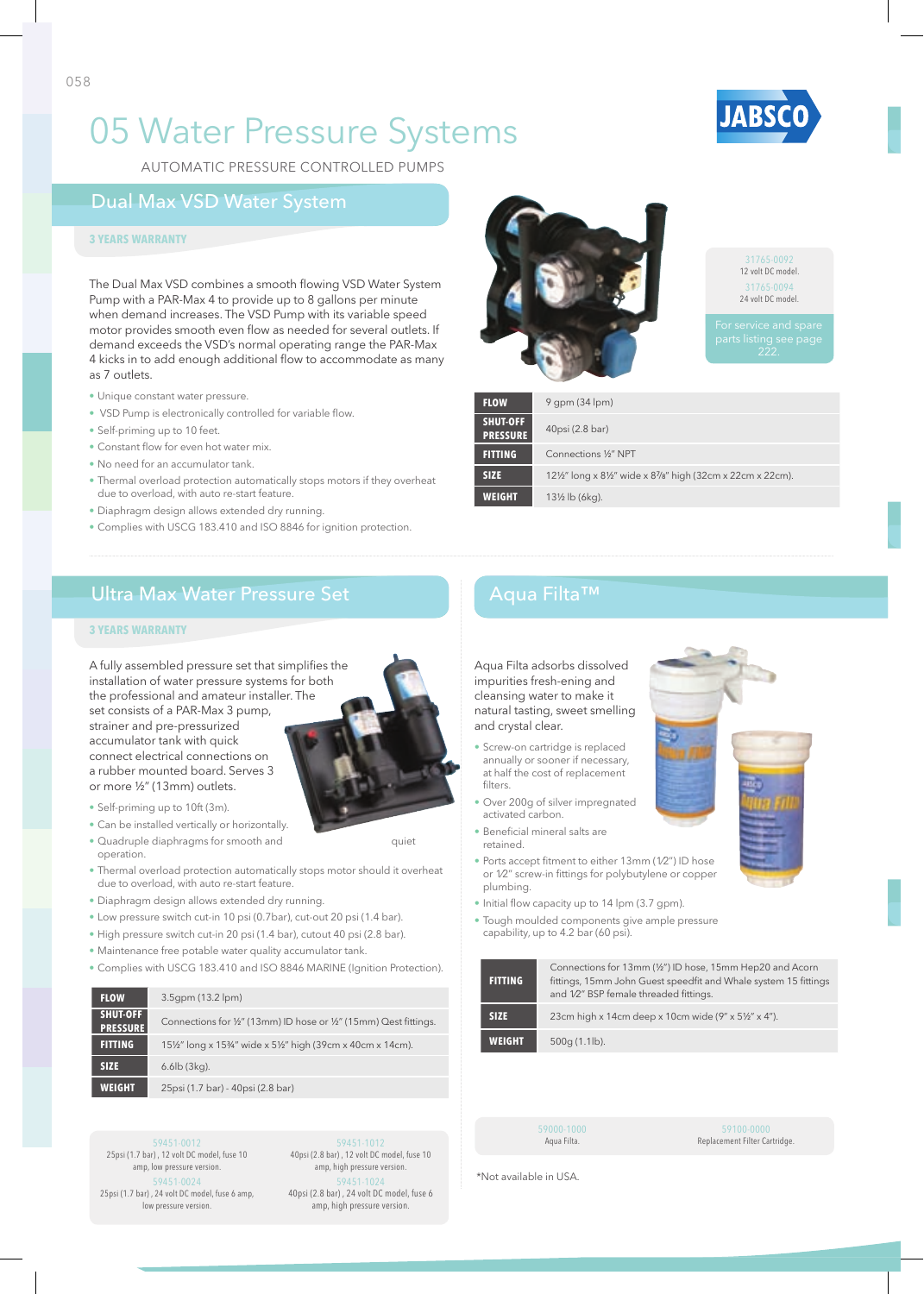### PAR 36800 Water Pressure Pump

#### This well established and service proven pump will serve up to 4 outlets simultaneously and generously.

- 3.3 gpm (12.5 lpm) open flow output.
- Self-priming and all other benefits as PAR 36900 above. • Low pressure switch cut-in 10 psi (0.7 bar), cut-out 20 psi (1.4 bar).
- High pressure switch cut-in 20 psi (1.4 bar), cutout 40 psi (2.8 bar).
- Complies with USCG 183.410 and ISO 8846 MARInE (Ignition Protection).

| <b>FLOW</b>    | $3.3$ gpm (12.5 lpm)                                             |
|----------------|------------------------------------------------------------------|
| <b>FITTING</b> | Connections for 1/2"-5/8" (13-16mm) ID hose.                     |
| <b>SIZE</b>    | 97/8" long x 61/2" wide x 83/8" high (25.1cm x 16.5cm x 21.3cm). |
| <b>WEIGHT</b>  | $11$ lb $(5$ kg).                                                |

12 volt DC model,fuse 8 amp, low pressure version. 24 volt DC model, fuse 4 amp, low pressure version. 12 volt DC model,fuse 8 amp, high pressure version. 36800-1010 24 volt DC model,fuse 4 amp, high pressure version. 30122-0000 Service Kit.

Low pressure version not available in the USA.

### PAR 36900 Water Pressure Pump

This well established and service proven pump will serve up to 5 outlets simultaneously and generously.

• 4.2 gpm (16 lpm) open flow output.

**FLOW** 4.2 gpm (1.6 lpm)

**WEIGHT** 12lb (5.4kg).

- Self-priming up to 5ft (1.5m) vertical lift.
- Belt driven for quieter running and longer life.
- Diaphragm design allows extended dry running.
- Low pressure switch cut-in 10 psi (0.7bar),cut-out 20 psi (0.7 bar).
- High pressure switch cut-in 20 psi (1.4 bar), cutout 40 psi (2.8 bar).
- Complies with USCG 183.410 and ISO 8846 MARINE (Ignition Protection).

**FITTING** Connections for 1/2"-<sup>5</sup>/8" (13-16mm) ID hose.

36900-0200

12 volt DC model, fuse 15 amp, low pressure version. 36900-0210 24 volt DC model, fuse 5 amp, low pressure version. 12 volt DC model,fuse 15 amp, high pressure version. 36900-1010 24 volt DC model,fuse 5 amp, high pressure version. 30121-0000 Service Kit.

Low pressure version not available in the USA. High pressure version not available in Europe

### PAR 36950 Water Pressure Pump

**SIZE** 97/8" long x 6½" wide x 10" high (25.1cm x 16.5cm x 25.8cm).

This very popular service proven pump serves up to 4 outlets simultaneously and generously.

- 3 gpm (11.4 lpm) open flow output.
- Self-priming and all other benefits as PAR 36900 above.
- Low pressure switch cut-in 10 psi (0.7 bar), cut-out 20 psi (1.4 bar).
- High pressure switch cut-in 20 psi (1.4 bar), cutout 40 psi (2.8 bar).
- Complies with uSCg 183.410 and ISO 8846 MARInE (Ignition Protection).

| <b>FLOW</b>    | 3 qpm (11.4 lpm)                                         |  |
|----------------|----------------------------------------------------------|--|
| <b>FITTING</b> | Connections for 1/2"-5/8" (13-16mm) ID hose.             |  |
| <b>SIZE</b>    | 7½" long x 6½" wide x 8½" high (19.1cm x 22cm x 21.6cm). |  |
| <b>WEIGHT</b>  | $11$ lb $(5kg)$ .                                        |  |

12 volt DC model, fuse 8 amp, high pressure version. 24 volt DC model, fuse 4 amp, high pressure version. 12 volt DC model, fuse 8 amp, low pressure version 36950-2210 24 volt DC model, fuse 4 amp, low pressure version. 43990-0061 Service Kit.

Low pressure version not available in the USA.

Automatic Pressure Controlled Pumps<br>Water Pressure Systems  $\,\mathsf{05}\,$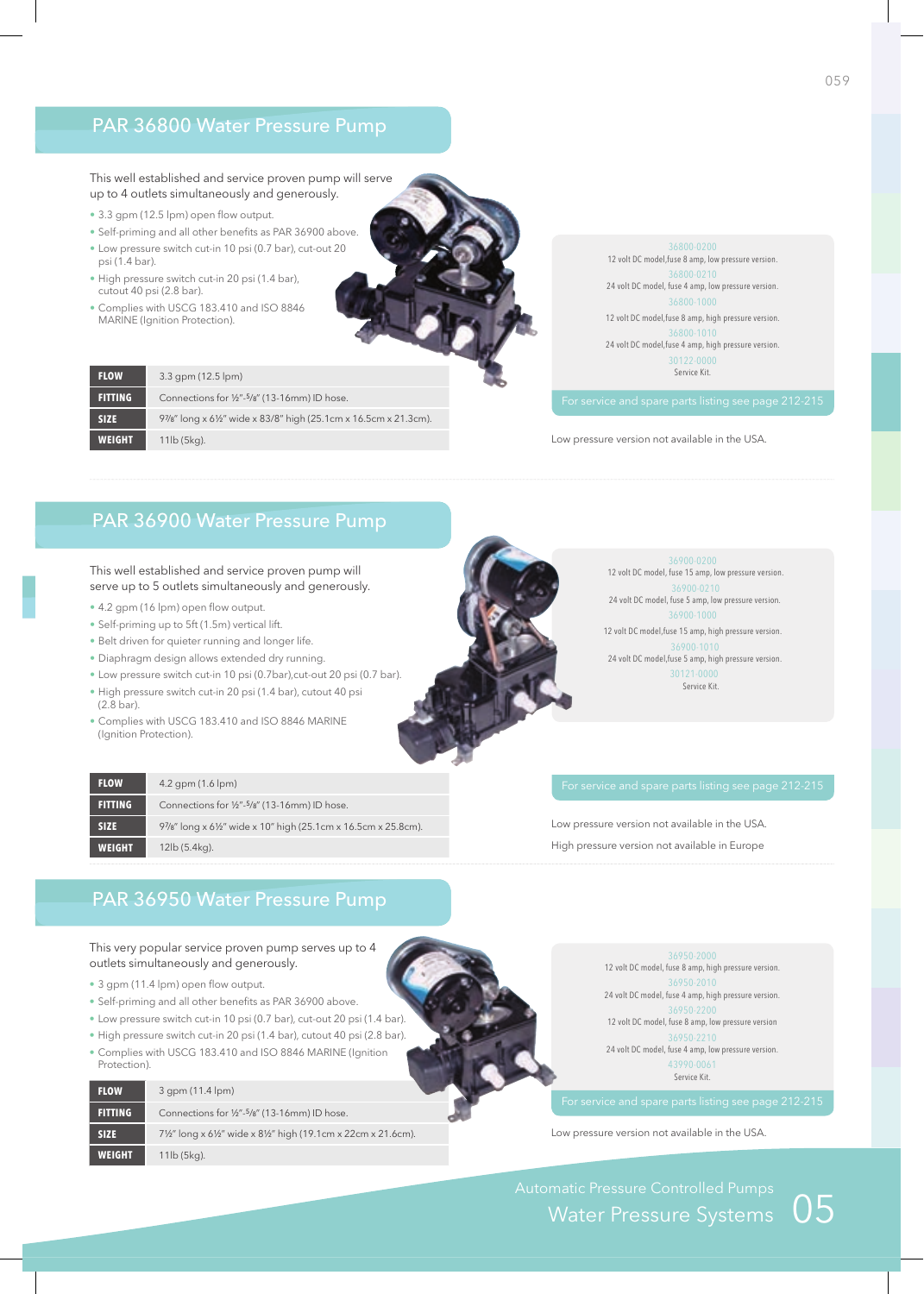

PuMPS & ACCESSORIES

Water Pressure Regulators protect your boat's water system from damaging pressures of unregulated city water hook-ups. Available in two models - permanently installed flush mount or in-line. Both feature brass GHT fittings for potable garden hose connection.

- Limits inlet water pressure to 45 psi (3.1 bar).
- Maintains regulated pressure at various flow rates.
- Compact in-line model only 3" (77mm) long.
- Flush model has unique swivel elbow output.
- Manufactured of food-grade materials.
- Meets all applicable codes and approvals.
- Removable strainer protects plumbing.







| <b>FITTING</b>                | Flush connections for 34" GHT (f) inlet and 1/2"-14 pipe outlet.<br>In-line connections 34" GHT (f) inlet and 34" GHT (m) outlet |
|-------------------------------|----------------------------------------------------------------------------------------------------------------------------------|
| <b>FLUSH SIZE</b>             | 3½" deep x 4%" high x 4%" wide (88mm x 13mm x 13mm).                                                                             |
| <b>IN-LINE</b><br><b>SIZE</b> | 3" long x 1½" diameter (7.7cm x 3.9cm).                                                                                          |
| <b>WEIGHT</b>                 | Flush 0.41lb (0.2 kg). In-line 0.2lb (0.1kg).                                                                                    |

44411-0045 In-line, White 45 psi (3.1 bar). 44411-1045 Flush, White 45 psi (3.1 bar)- 90 degree threaded outlet. 44411-2045 Flush, Chrome 45 psi (3.1 bar) - 90 degree threaded outlet. 44412-1045 Flush, White 45 psi (3.1 bar) – regulator outlet accepts snap-fit port fittings. 44412-2045 Flush, Chrome 45 psi (3.1 bar) – regulator outlet accepts snap-fit port fittings.

### Water Pressure Regulators Water System Pumpgard™ Strainer

#### Inlet strainer protects all electric diaphragm pumps.

- Prevents unnecessary pump breakdowns caused by particles in the water.
- Transparent housing allows instant inspection.
- Quick, in-place, cleaning of the 40 mesh stainless steel screen.



|  | ı |  |  |
|--|---|--|--|
|  |   |  |  |

or ½"-14 pipe.

**FITTING** Choose connections for ³⁄8", ½", ¾" (13mm) ID hose,

**SIZE** 4¾" long x 2¾" wide x 2½" high (12cm x 7cm x 6cm).

¾" (19mm) ID hose x ¾" (19mm) ID hose. 6400-0002 Model for ½" (13mm) ID hose. 46400-0003 ³⁄8" (10mm) ID hose x ³⁄8" (10mm) ID hose. 46400-0004 Model for ½"-14 pipe threads. 46400-0010 ¾" (19mm) ID hose x plug-in 90 degree. Model for ½" (13mm) hose inlet 90 degree and direct plug into PAR-Max inlet port. Model for 1/2"-14 pipe inlet 90° and direct plug into PARMax inlet port. 46400-037 ³⁄8 " NPT (F) x ³⁄8" NPT (F). 46400-950 Model for snap in 90° out fitting (quad+quad). 18753-0040

Replacement 40# Mesh Filter.

## Electric Galley Pump and Faucet

The economical answer to running water at the push of a button.

- $\cdot$  1 gpm (4 lpm).
- Available with or without faucet with stainless steel swing spout.
- Pump must be installed in flooded suction position.
- On/off switch is built into the faucet base.



| <b>FITTING</b> | Connections for 3%" (10mm) ID hose.                      |
|----------------|----------------------------------------------------------|
| <b>SIZE</b>    | 4½" long x 2½" wide x 1¾" high (11.4cm x 6.4cm x 4.5cm). |
| <b>WEIGHT</b>  | $1\vert b(0.5\vert \mathsf{q})$ .                        |

Pump only, 12 volt DC, fuse 3 amp. 42520-0000 Faucet only. 42530-0000 Pump & Faucet, 12 volt DC, fuse 3 amp.